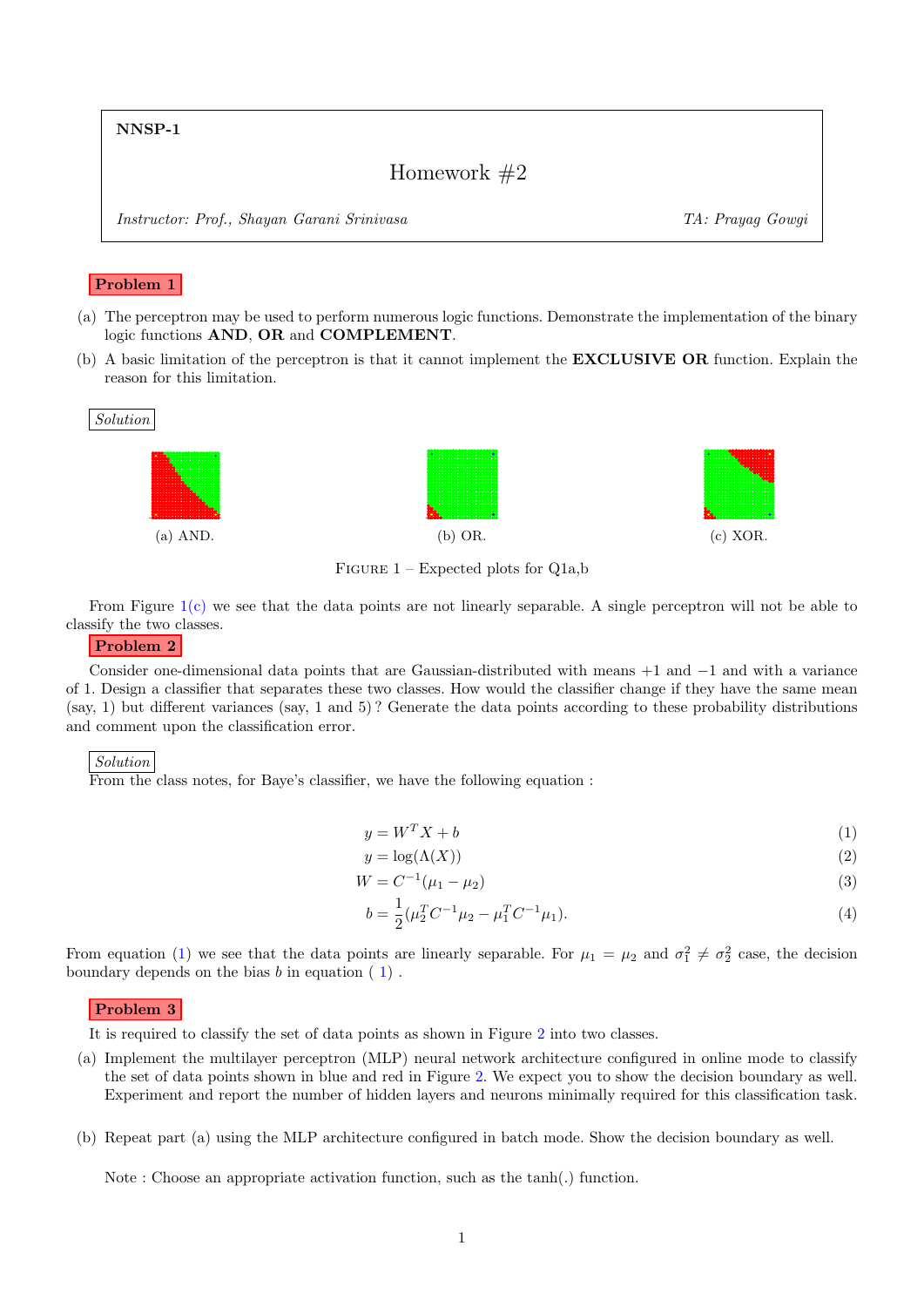<span id="page-1-0"></span>

Figure 2 – Set of data points.

<span id="page-1-1"></span>

Figure 3 – Expected plot for Q3

# Solution

The details of MLP architecture is given below :

- 1. Number of layers : 4
- 2. Number of hidden neurons : 10/layer
- 3. Learning rate : 0.15
- 4. Maximum number of epochs : 10000
- 5. Number of output neurons : 2

The expected output is shown in Figure [3.](#page-1-1) From Figure [3,](#page-1-1) we see that the set of data points are nothing but XOR data set repeated. Learning of decision boundaries i.e., (red) green strip in Figure [3](#page-1-1) is just shifts of one of (red) green strip. This translates to learning the shift parameter keeping the weights constant.

## Problem 4

Generate the set of data points as shown in Figure [4.](#page-2-0)

- (a) Classify the set of data points into classes  $C_1$  and  $C_2$  using the perceptron algorithm configured in online and batch modes.
- (b) Start with different initial conditions for the weight vector and the bias. Check whether you get the same decision boundary and comment upon this.